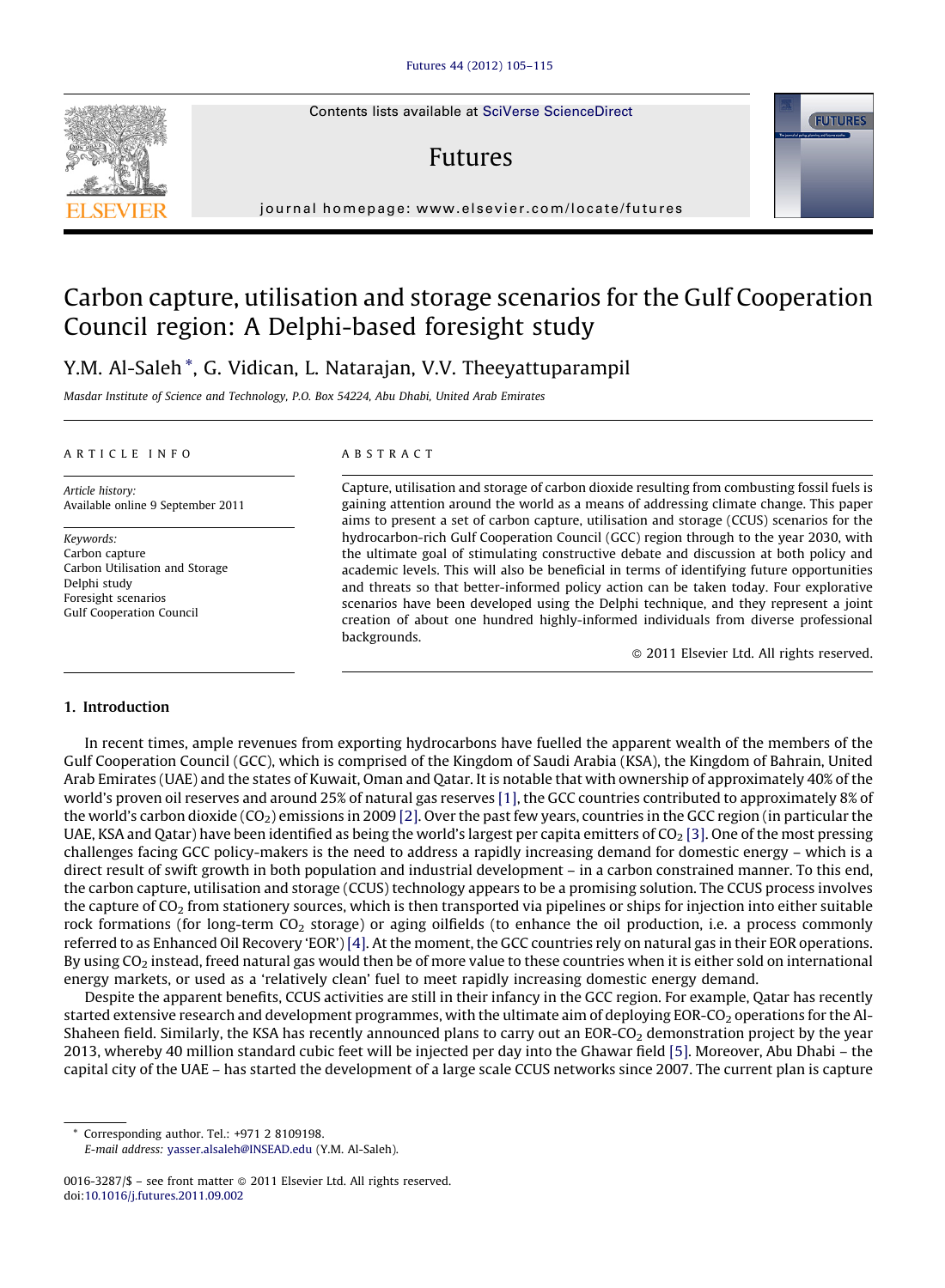5 MTPA (i.e. Million Tonnes per Annum) by 2014–2017, and a total of 30 MTPA by 2030. It is perhaps worth noting here at the first EOR-CO<sub>2</sub> pilot study was conducted at the Rumaitha field in the UAE, with the announced aim of understanding the behaviour of  $CO<sub>2</sub>$  in the heterogeneous carbonate oil-bearing reservoirs before commencing full-scale development [\[6\]](#page--1-0).

On the global front, four industrial-scale CCUS projects are currently in operation, namely Sleipner and Snøhvit projects (in Norway), Weyburn-Midale (in Canada) and Salah (in Algeria). Van Alphen et al. [\[7\]](#page--1-0) documented several other projects which are still in the pilot phase, and acknowledged some of the challenges that are currently facing CCUS endeavours such as lack of financial viability and political support, non-existence of a supportive regulatory framework to oversee CCUS activities, in addition to technological challenges including energy penalties for industrial facilities when retro-fitted with  $CO<sub>2</sub>$  capture technologies.

Given the limited research on the prospects of CCUS in hydrocarbon-rich countries, this paper presents a set of plausible CCUS future development scenarios for the GGC region by means of the Delphi technique. The ultimate aims of this paper are twofold: (i) to provide food for thought and stimulate constructive discussion in both academic and policy-making circles on the factors perceived as being critical for promoting CCUS endeavours; (ii) to explore potential opportunities and challenges that could affect the future deployment of CCUS activities in the GCC region.

In the next section, an overview of the Delphi methodology is provided. Following this, we discuss the design of this foresight-orientated study and the development of CCUS scenarios framework. We then explain the scenarios' narratives (i.e. qualitative assumptions) and present their quantitative implications. The paper ends with suggestions on possible future research directions that emerge from this study.

#### 2. Delphi-based foresight scenarios: an overview

Foresight scenarios can be defined as holistic images of the future, or representations of possible alternative futures. Scenarios have been extensively used around the world as a planning tool to explore new grounds and generate new ideas, to challenge conventional views and focus on the most important uncertainties facing a particular subject of enquiry [\[8,9\].](#page--1-0) In the field of energy, a large number of scenarios have already been developed. Recent examples include those developed in the UK [\[10\],](#page--1-0) Canada [\[11\]](#page--1-0), the United States of America [\[12\],](#page--1-0) KSA [\[13\]](#page--1-0) and for the whole world [\[14,15\]](#page--1-0). Since energy infrastructure projects usually take a very long time to build, most energy scenarios tend to adopt a very long-term perspective, i.e. looking ahead at least twenty years.

Developing such scenarios, which usually incorporate a narrative (i.e. storyline) element and a modelled quantitative section, involves both rational analysis and subjective judgment. In this regard, it is often recommended that the scenarios be developed by using interactive and participatory methods, where potential users of the scenarios contribute in their generation and evaluation [\[16\].](#page--1-0) One of the most commonly used methods to develop scenarios is known as the Delphi technique, which is a systematic and interactive method for eliciting and collating informed judgments on complex matters where precise knowledge is not available. The Delphi process usually involves circulating a series of sequential questionnaires (or Delphi rounds) to a panel of experts on the subject under consideration, with each Delphi round building on the results of the previous one [\[17–20\]](#page--1-0).

There appear to be some concerns associated with the Delphi approach that are worth noting. First, there is lack of consensus regarding the ideal size of a Delphi panel. For example, Turoff [\[21\]](#page--1-0) suggested a suitable panel size of between ten and fifty, whilst some scholars [e.g. [22,23\]](#page--1-0) proposed an optimum panel size of twelve people, or a minimum of seven panellists [\[24\].](#page--1-0) The latter noted that whilst many pioneering studies used very small panels, some Delphi panels also comprised a few hundred and, in one case, several thousand people. However, assuming that 'two heads are better than one', one could presume that the more participants there are in the Delphi panel, the better [\[25\].](#page--1-0) Nonetheless, more emphasis should be placed upon the qualities, expertise and relevance of the Delphi panellists as opposed to their number, as the latter tend to be influenced by factors that are more related to the scope and resource constraints of the study in hand [\[26,27\]](#page--1-0). Clearly, since the outcome of the Delphi study is largely dependent upon the composition of the panel, it is essential that the expert panel be appropriately selected. Here, it is worth highlighting a second source of debate in the Delphi literature, specifically on the definition for the term 'expert'. In this regard, Goodman [\[28\]](#page--1-0) argued that ''it would seem more appropriate to recruit individuals who have knowledge of a particular topic and who are consequently willing to engage upon it without the potentially misleading title of 'expert''' (pg. 732). This is important since quite often, some Delphi panellists drop out during the study. Bearing in mind that no new experts should be invited to participate half-way through the study, an aim should be that attrition rates should be kept as low as possible [\[29,30\]](#page--1-0). Hence, it might be reasonable to suggest that the participants' commitment is directly related to their interest, as well as to their potential involvement with the issue addressed in the Delphi study. In addition, one success factor for Delphi studies appears to be the heterogeneity of the panellists. It is believed that such diversity ensures a wide spectrum of opinions and judgements, thereby reducing potential sources of bias [\[31\]](#page--1-0). In addition, it is important to ensure the anonymity of the experts during the study in order to reduce the bias that could be introduced if the responses were influenced by peer pressure within the group [\[28\]](#page--1-0).

#### 3. Delphi study design

In this study, the Delphi panel was comprised of 100 highly informed members from a diverse range of backgrounds. The panel included professionals from industry and academia in addition to government officials. Therefore, the developed